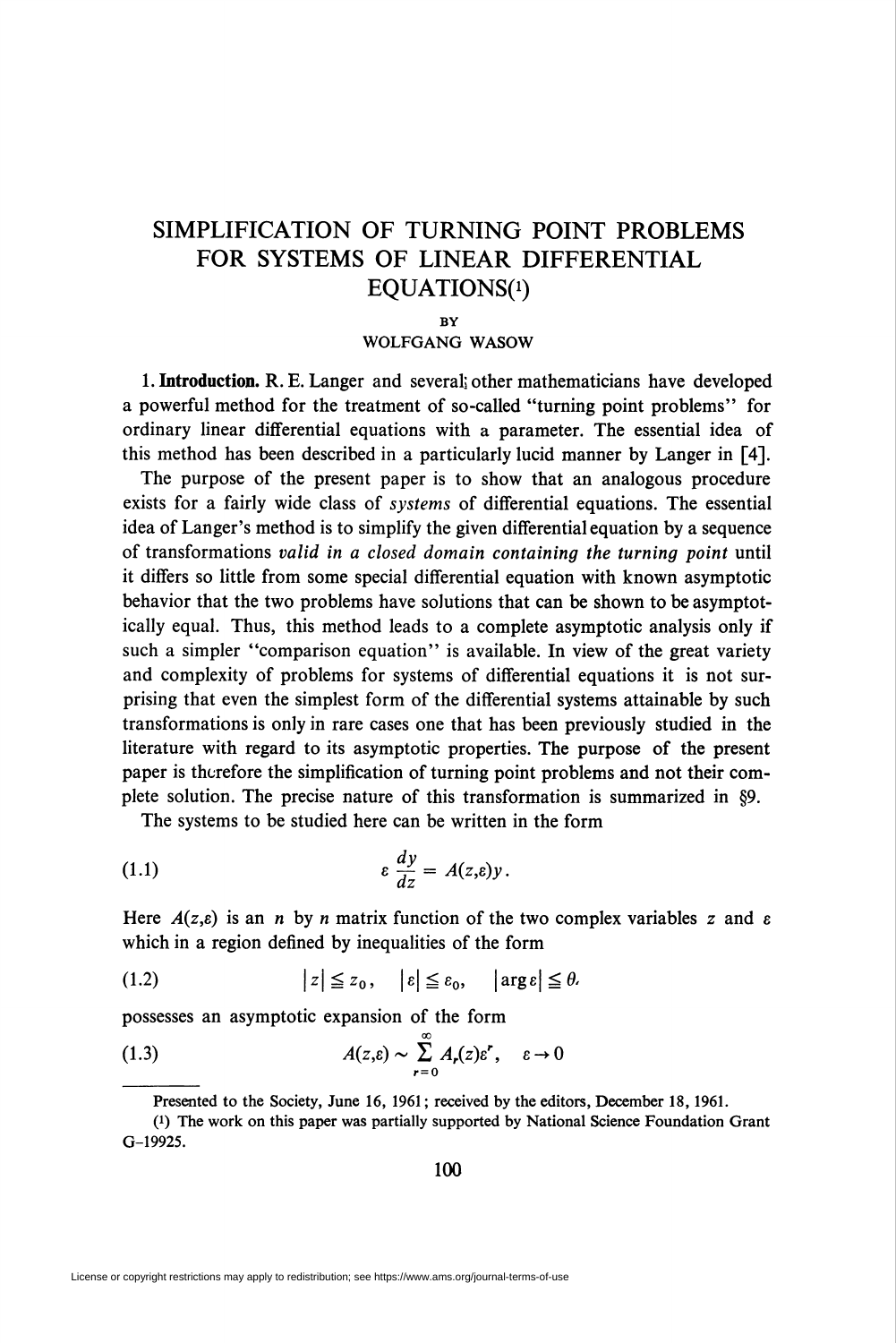with holomorphic coefficients. The letter  $y$  designates an *n*-dimensional vector function of  $z$  and  $\varepsilon$ .

The most important case is, of course, the one in which the series in (1.3) converges, but the arguments are the same if only (1.3) is assumed.

2. Preparatory transformations. Assumptions. In [5], Sibuya proved the existence of a matrix  $T(z,\varepsilon)$  with the following properties.

(a) In a region of the  $(z,\varepsilon)$  space defined by inequalities of the form

$$
(2.1) \t\t |z| \leq z_1, \t |\varepsilon| \leq \varepsilon_1, \t |arg \varepsilon| \leq \theta_1
$$

 $T(z,\varepsilon)$  possesses the uniform asymptotic expansion

$$
T(z,\varepsilon)\sim\sum_{r=0}^{\infty}T_r(z)\varepsilon^r,\quad \varepsilon\to 0,
$$

where all  $T_r(z)$  are holomorphic in  $|z| \leq z_1$ , and det  $T_0(z) \neq 0$ .

(b) The transformation

$$
(2.2) \t\t y = T(z,\varepsilon)y^*
$$

changes (1.1) into

(2.3) 
$$
\varepsilon \frac{dy^*}{dz} = A^*(z,\varepsilon)y^*,
$$

where  $A^*(z,\varepsilon)$  is the direct sum of  $p \leq n$  matrices  $A^*(z,\varepsilon)$  of order  $n_i$ ,  $j = 1,2, ..., p$ . Here  $n_j$  is the multiplicity of the jth distinct eigenvalue  $\lambda_j$  of  $A(0,0)$  and  $A_j^*(0,0)$ has  $\lambda_j$  as its only eigenvalue. The matrices  $A_j^*(z,\varepsilon)$  possess asymptotic expansions with respect to  $\varepsilon$  with holomorphic coefficients uniformly valid in the region (2.1).

Sibuya's theorem reduces the asymptotic study of the original problem to the study of a set of  $p$  problems of a simpler nature. To simplify the notation we assume, without loss of generality, that the original differential equation (1.1) is already the result of such a reduction, so that we may assume, from the outset, that the matrix  $A(0,0)$  possesses only one distinct eigenvalue.

The transformation

(2.4) 
$$
y = \exp\left\{\frac{1}{n\varepsilon} \int_0^z \text{tr}(A_0(t))dt\right\} y^*,
$$

where "tr" indicates the trace of the matrix, changes (1.1) into

$$
\varepsilon \frac{dy^*}{dz} = (A(z,\varepsilon) - \frac{1}{n} \operatorname{tr}(A_0(z))I)y^*.
$$

The matrix of this problem has, for  $\varepsilon = 0$ , the trace zero. Again we assume that this transformation has already been performed beforehand so that  $A(z,\varepsilon)$  in (1.1) has the property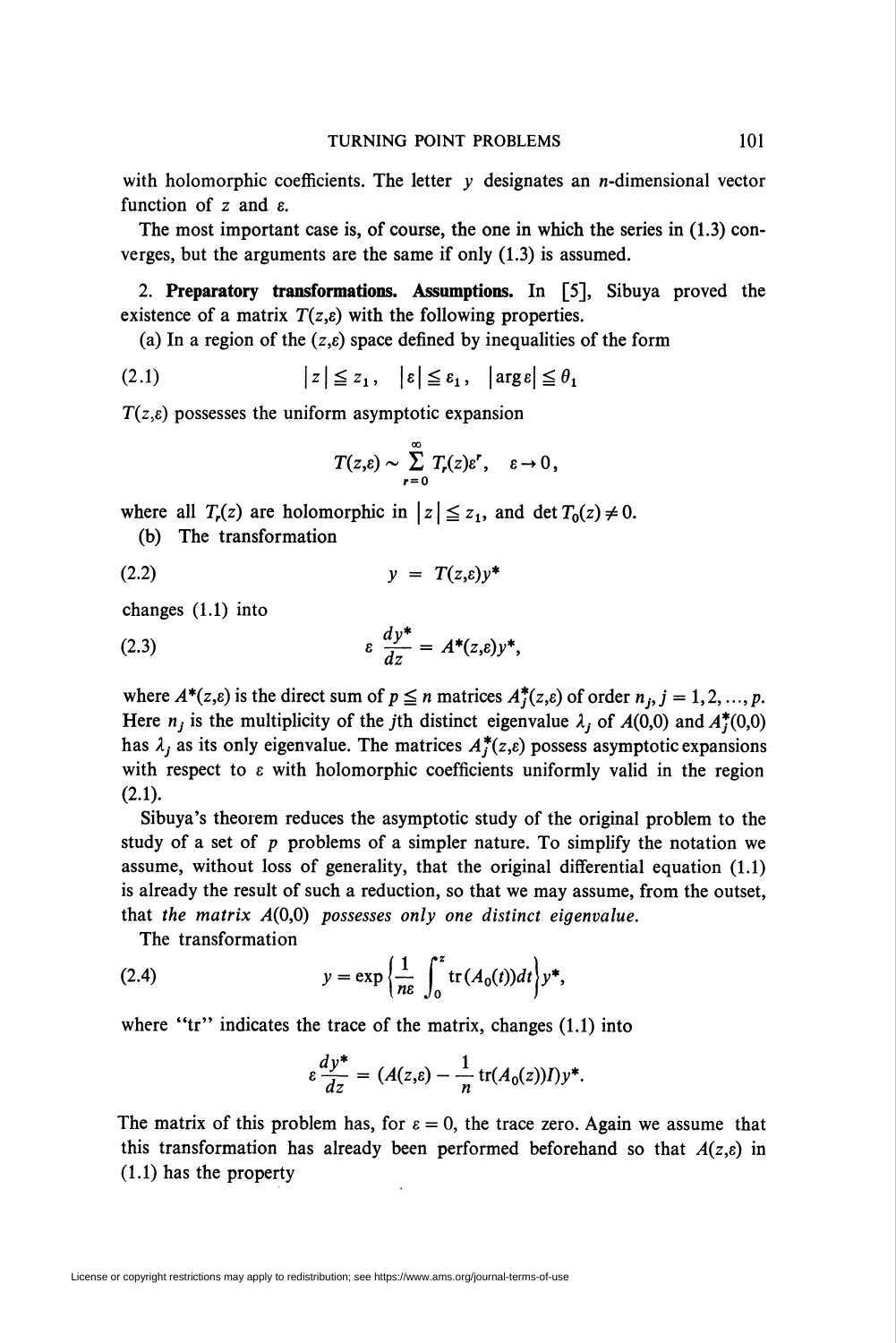102 WOLFGANG WASOW [January

(2.5) tTi4o(z)s0.

Together with the preceding assumption this implies, in particular, that  $A_0(0)$ is nilpotent.

Finally, by a further linear transformation of the dependent variable, this time one with constant coefficients,  $A_0(0)$  can be reduced to its Jordan canonical form. This assumption, too, will be incorporated into the original formulation:  $A_0(0)$ is in Jordan canonical form.

Two restrictive hypotheses, the same as in [6; 7], are now imposed in this article. Without them some weaker and more complicated results can doubtless be proved by similar methods:

ASSUMPTION A.  $A_0(0)$  has only one Jordan block, i.e.,

(2.6) 
$$
A_0(0) = J = \begin{bmatrix} 0 & 1 & \dots & 0 \\ 0 & 0 & 1 & \dots & 0 \\ \vdots & \vdots & \ddots & \vdots & \vdots \\ 0 & \dots & \dots & 1 \\ 0 & \dots & \dots & 0 \end{bmatrix}.
$$

Assumption B.

$$
\left[\frac{d}{dz}\left(\det A_0(z)\right)\right]_{z=0}\neq 0.
$$

# 3. Some lemmas on matrices.

**LEMMA** 3.1. Let  $M(z)$  be an n by n matrix holomorphic for  $|z| \leq z_0$ . Assume that all the eigenvalues of  $M(z)$  are equal for  $z = 0$ , but distinct for  $z \neq 0$ . If  $M(0)$  has only one elementary divisor, then any matrix pointwise similar to  $M(z)$  in  $|z| \leq z_0$  is holomorphically similar to  $M(z)$  at  $z = 0$ , i.e., the similarity relation can be satisfied by a matrix that is holomorphic at  $z = 0$  and nonsingular.

For a proof see example b) of [8].

Let X be any n by n matrix with complex elements. In the  $n^2$ -dimensional linear vector space of all such matrices consider the linear operator defined by

$$
(3.1) \tL_zX = M(z)X - XM(z),
$$

where  $M(z)$  satisfies the assumptions of Lemma 3.1.

**LEMMA** 3.2. For every z in a neighborhood of  $z = 0$  the n matrices  $M<sup>k</sup>(z)$  $k = 0, 1, ..., n-1$  constitute a basis for the null-space of the operator  $L_z$ .

**Proof.** By example b) of [8] and by [2; vol. I, p. 222] the dimension of the nullspace of  $L<sub>z</sub>$  is constant and equal to n. The lemma now follows from [2, p. 222]

LEMMA 3.3. Let  $A(z)$  be an m by m matrix holomorphic at  $z = 0$  and of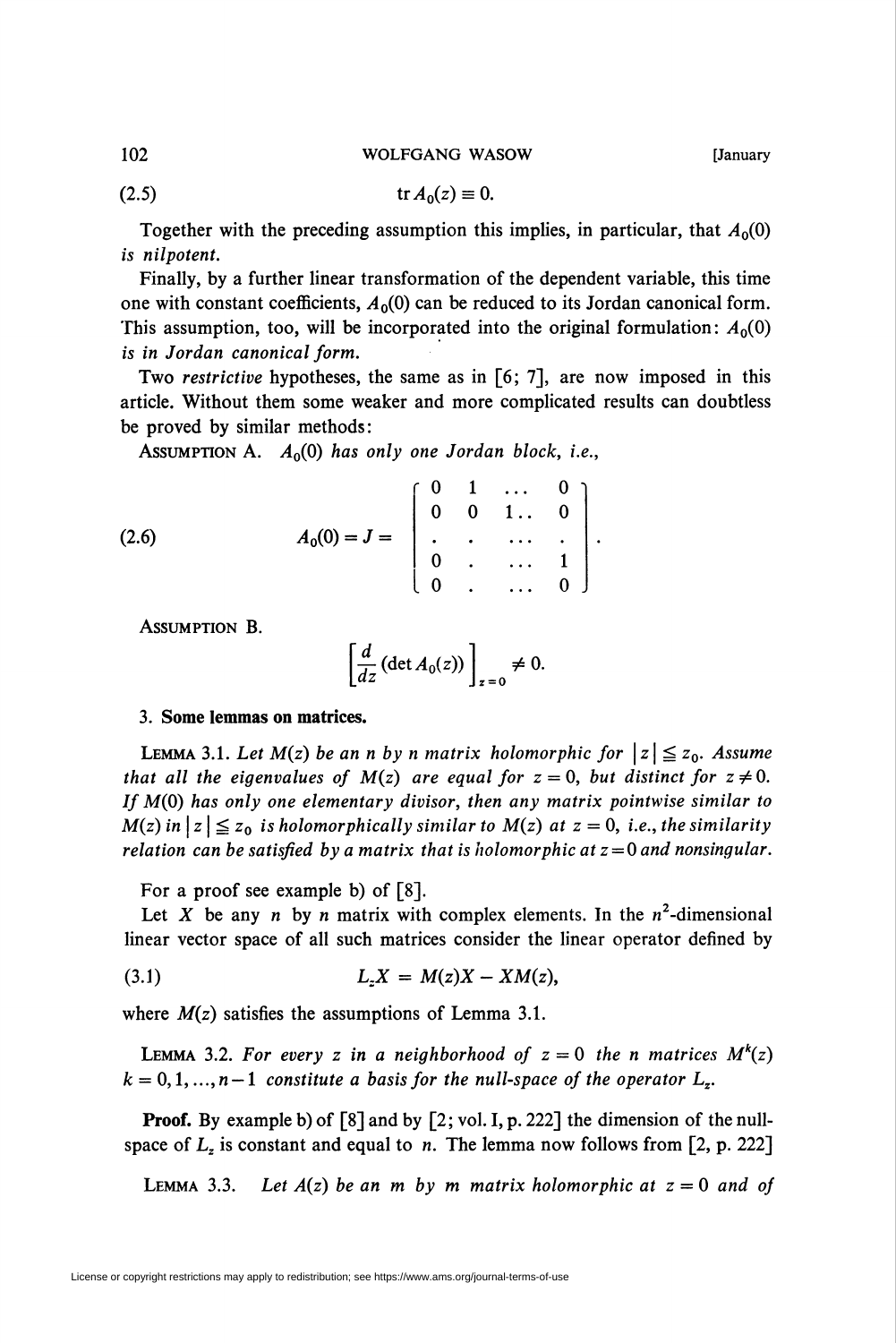constant rank r, and let  $b(z)$  be a vector function holomorphic at  $z = 0$ . If the equation

$$
(3.2) \t\t A(z)w(z) = b(z)
$$

for the vector function  $w(z)$  possesses solutions at every point  $z$  of a neighborhood of  $z = 0$ , it possesses solutions that are holomorphic in a neighborhood of  $z = 0$ . This neighborhood depends on  $A(z)$  only.

Proof. Without loss of generality it may be assumed that the minor formed by the first r rows and columns of  $A(z)$  does not vanish in a neighborhood of  $z = 0$ . Let this minor be called  $A_{11}(z)$  and partition the equation (3.2), in a selfexplanatory manner, into the form

(3.3) 
$$
\begin{bmatrix} A_{11}(z) & A_{12}(z) \ A_{21}(z) & A_{22}(z) \end{bmatrix} \begin{bmatrix} w_1(z) \ w_2(z) \end{bmatrix} = \begin{bmatrix} b_1(z) \ b_2(z) \end{bmatrix}.
$$

The fact that the rank of  $A(z)$  is identically equal to r implies (see [8, formula (4)]) that

(3.4) 
$$
-A_{21}(z)A_{11}^{-1}(z)A_{12}(z)+A_{22}(z) \equiv 0.
$$

Hence, left multiplication of (3.3) by

(3.5) 
$$
\begin{bmatrix} I_r & 0 \\ -A_{21}(z)A_{11}^{-1}(z) & I_{m-r} \end{bmatrix}
$$

leads to the relation

$$
(3.6) \qquad \begin{bmatrix} A_{11}(z)w_1(z) + A_{12}(z)w_2(z) \\ 0 \end{bmatrix} = \begin{bmatrix} b_1(z) \\ -A_{21}(z)A_{11}^{-1}(z)b_1(z) + b_2(z) \end{bmatrix}.
$$

If (3.3) has a solution the identity

$$
-A_{21}(z)A_{11}^{-1}(z)b_1(z) + b_2(z) \equiv 0
$$

must therefore be satisfied. Then (3.6) is, in particular, satisfied by the holomorphic vector function

$$
w(z) = \begin{bmatrix} A_{11}^{-1}(z)b_1(z) \\ 0 \end{bmatrix}
$$

This must also be a solution of (3.3), because the matrix (3.5) is nonsingular.

COROLLARY. If the n by n matrix  $K(z)$  is holomorphic at  $z = 0$ , and if the equation

$$
(3.7) \t\t\t L_z X(z) = K(z)
$$

for the matrix  $X(z)$  has solutions for every z in a neighborhood of  $z = 0$ , then (3.7) has solutions that are holomorphic at  $z = 0$ .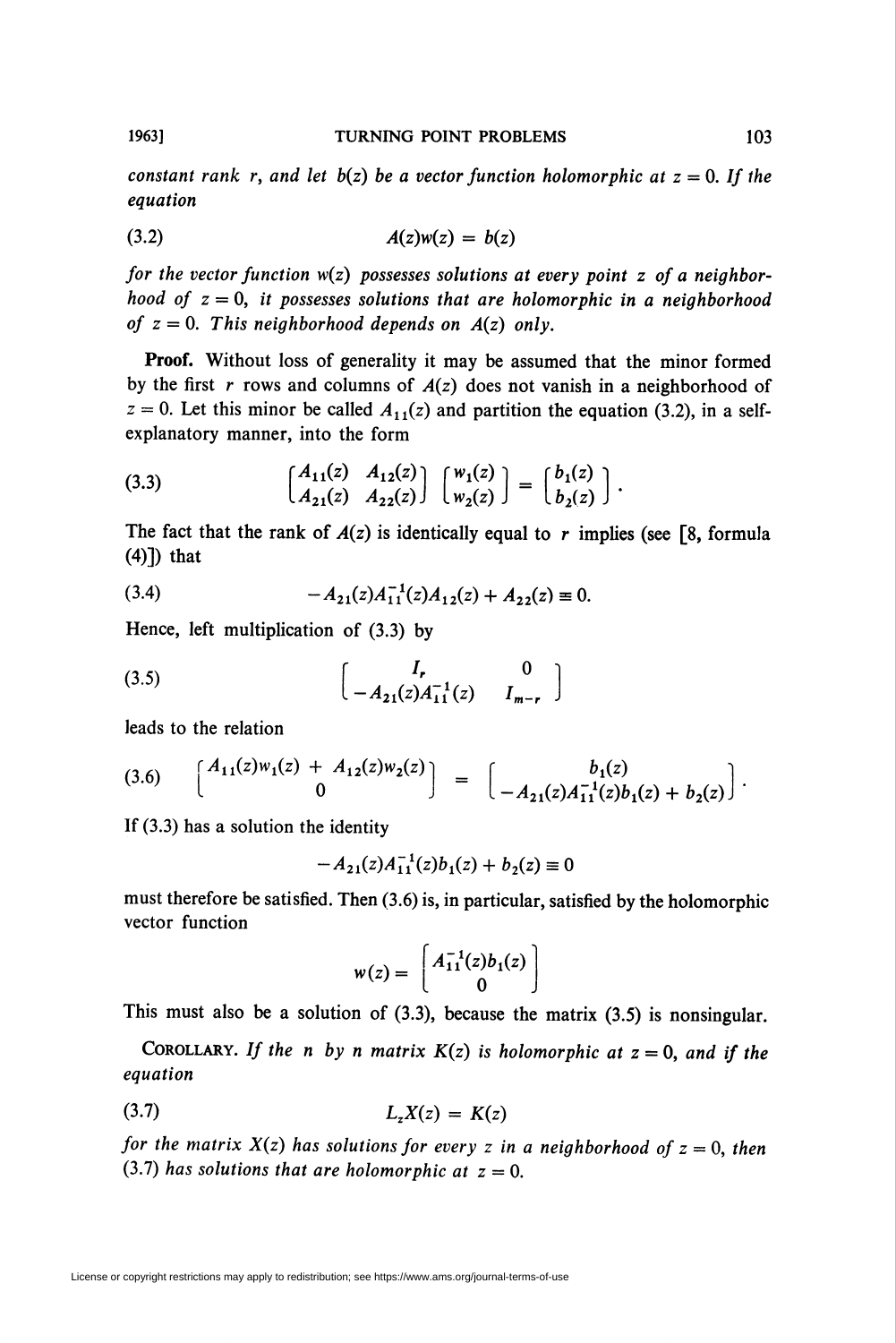#### 104 WOLFGANG WASOW [January

**Proof.** The equation (3.7) is of the form (3.2) with  $m = n^2$ . By Lemma 3.2 its rank is identically equal to *n* near  $z=0$ . Hence Lemma 3.3 can be applied.

Let a scalar product in the linear vector space of all  $n$  by  $n$  matrices be defined by

$$
(3.8) \t\t\t (X,Y) = tr(XY^T),
$$

where "tr" denotes the trace, and  $Y<sup>T</sup>$  is the transpose of Y.

LEMMA 3.4. The adjoint of the operator  $L_z$  is given by

$$
L_z^T X = M^T(z)X - X M^T(z).
$$

Proof. Since

$$
tr(XY) = tr(YX), \quad trX = trX^T,
$$

we have

$$
(L_z X, Y) = \text{tr}[(MX - XM)Y^T] = \text{tr}(Y^T M X - M Y^T X) = (X, M^T Y - Y M^T),
$$

which proves the lemma.

4. Simplification of the leading term. Let

(4.1) 
$$
\det[A_0(z) - \lambda I] \equiv (-1)^n [\lambda^n - a_1^*(z)\lambda^{n-1} - \dots - a_n^*(z)]
$$

be the characteristic polynomial of the matrix  $A_0(z)$ . By Assumption A of §2 the characteristic polynomial of  $A_0(0)$  is  $(-1)^n \lambda^n$ . Hence

$$
a_j^*(z) = za_j(z) , \qquad j = 1, 2, ..., n
$$

with  $a_i(z)$  holomorphic in  $|z| \leq z_1$ . Because of formula (2.5)

$$
(4.2) \t\t a_1^*(z) \equiv 0.
$$

Furthermore, by Assumption B,

$$
(4.3) \t an(0) \neq 0.
$$

This implies that the zeros of the polynomial (4.1) are distinct (see, e.g., [3, p. 239-40], if z is sufficiently small and different from zero. It follows from Lemma 3.1 that  $A(z)$  is at  $z = 0$  holomorphically similar to any matrix  $B(z)$  to which it is pointwise similar in a neighborhood of  $z = 0$ . The simplest such matrix is

(4.4) 
$$
B(z) = \begin{bmatrix} 0 & 1 & 0 & \dots & 0 & 0 \\ 0 & 0 & 1 & \dots & 0 & 0 \\ \vdots & \vdots & \ddots & \vdots & \vdots \\ 0 & \dots & \dots & 0 & 1 \\ a_n(z)z & \dots & a_2(z)z & 0 \end{bmatrix}
$$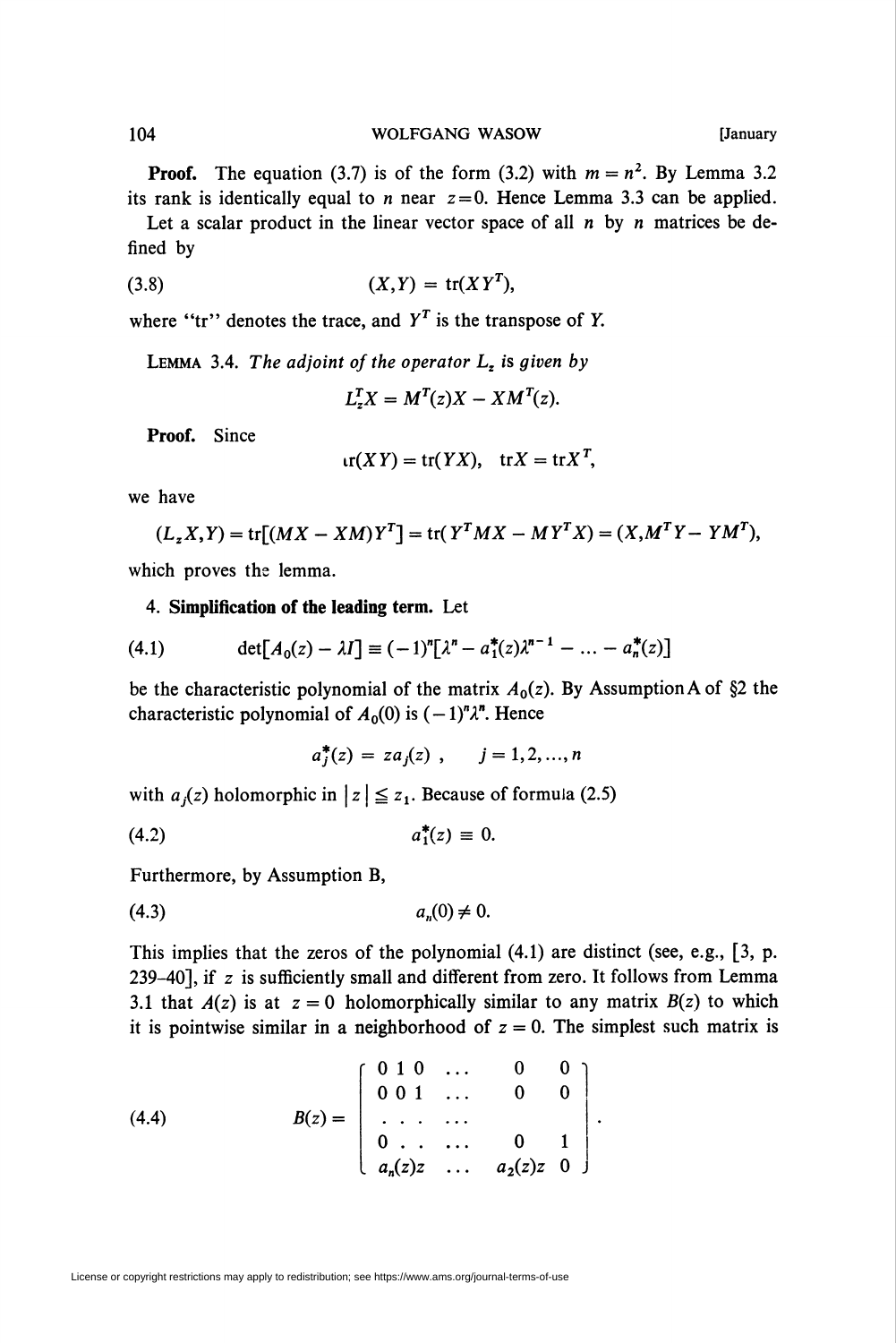In other words, there exists a matrix  $Q(z)$ , holomorphic and not singular at  $z = 0$ such that in a neighborhood of  $z = 0$ 

$$
(4.5) \tQ^{-1}(z)A_0(z)Q(z) = B(z).
$$

Let us assume that  $z_1$  has been taken so small that  $|z| \leq z_1$  s such a neighborhood.

The transformation

$$
(4.6) \t\t y = Q(z)y^*
$$

transforms the equation (1.1) into a problem with the same properties for which the leading matrix is  $B(z)$  instead of  $A<sub>0</sub>(z)$ . Again we assume without loss of generality that this transformation has already been performed, i.e., we assume that

$$
(4.7) \qquad \qquad A_0(z) = B(z)
$$

and otherwise keep the same notations as before.

5. Description of the method. A transformation of the form

$$
(5.1) \t\t y = P(z,\varepsilon)u
$$

changes the differential equation (1.1) into

(5.2) 
$$
\varepsilon \frac{du}{dz} = P^{-1} (AP - \varepsilon P') u \qquad \left( P' = \frac{dP}{dz} \right).
$$

Our ultimate aim is to determine  $P$  in such a way that the matrix in the right member of the new equation (5.2) is independent of e. More specifically, we wish to solve the equation

$$
P^{-1}(AP - \varepsilon P') = B,
$$

or equivalently, we wish to satisfy the equation

(5.3) 
$$
\varepsilon P'(z,\varepsilon) = A(z,\varepsilon) P(z,\varepsilon) - P(z,\varepsilon) B(z)
$$

by a nonsingular matrix  $P(z,\varepsilon)$ . This transformation should be valid in the region (1.2) or, at least, in a subregion obtained by decreasing the constants  $z_1$ ,  $\varepsilon_1$ ,  $\theta_1$  in (1.2).

As in most procedures in this field of mathematics, the argument is divided into two parts, one "formal," the other analytic. In the formal part we replace  $P(z,\varepsilon)$  in (5.3) tentatively by a power series

$$
(5.4) \qquad \qquad \sum_{r=0}^{\infty} P_r(z) \varepsilon^r,
$$

substitute for  $A(z,\varepsilon)$  its asymptotic series from (1.3), multiply the series termwise and identify the coefficients of like powers of  $\varepsilon$  in the two members. The resulting recursion formulas can be written, in view of (4.7),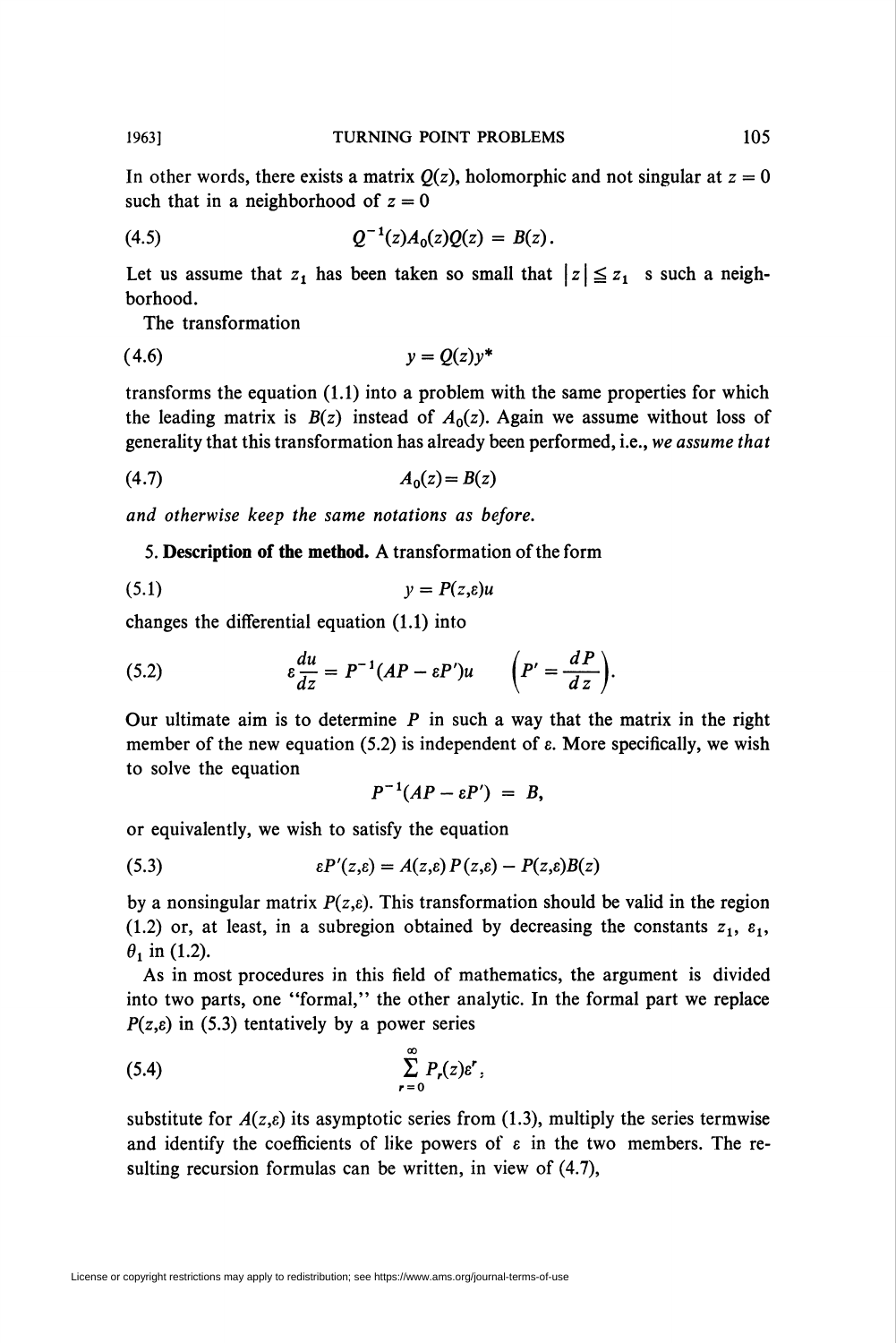(5.6) 
$$
BP_{\mu} - P_{\mu}B = P_{\mu-1} - \sum_{\nu=1}^{\mu} A_{\nu}P_{\mu-\nu} , \quad \mu > 0.
$$

In the next two sections it will be shown that these equations for the  $P_{\mu}(z)$ can be successively solved, even though the linear operator  $BX - XB$  on X is singular. In fact, it will even be shown that all  $P<sub>u</sub>(z)$  can be chosen so as to be holomorphic in a fixed neighborhood of  $z = 0$ , and that  $P_0(0)$  is nonsingular.

The series (5.4) formed with these matrices is, in general, divergent. The analytic part of the argument consists in proving that the series (5.4) represents asymptotically a function  $P(z,\varepsilon)$  which actually solves (5.3). It will be given in a separate paper. With this choice of  $P(z,\varepsilon)$  the differential equation (5.2) takes on the simple form

(5.7) 
$$
\varepsilon \frac{du}{dz} = B(z)u.
$$

The results of the present paper imply only the weaker form

(5.8) 
$$
\epsilon \frac{du}{dz} = [B(z) + \epsilon^{m+1} \tilde{B}_m(z, \epsilon)]u.
$$

Here *m* is an arbitrarily large integer, and  $\tilde{B}_m(z,\varepsilon)$  is bounded in the region (1.2).

For  $n = 2$  a final simple change of variables reduces (5.7) to the system form of Airy's equation, so that a complete asymptotic theory in the neighborhood of  $z = 0$  can be based on known properties of Bessel functions. For  $n > 2$  the asymptotic solution of equations of the form (5.7) is still a hard, in general unsolved, problem.

6. Calculation of  $P_0(z)$ . The matrix  $B(z)$  of (4.4) satisfies the assumptions on  $M(z)$  in §3. Hence, by Lemma 3.2, any matrix of the form

(6.1) 
$$
P_0(z) = \sum_{r=1}^n q_r(z) B^{n-r}(z),
$$

where the  $q_r(z)$  are scalar functions, satisfies equation (5.5).

On the other hand, equation (5.6) for  $\mu = 1$  possesses solutions if and only if its right member, as a vector in the  $n^2$ -dimensional space with the scalar product defined by (3.8), is orthogonal to the null space of the operator  $B^T X - X B^T$  adjoint to  $BX - XB$  (see Lemma 3.4). Since the matrices  $(B^T)^k$ ,  $k = 0, 1, ..., n-1$  form, by Lemma 3.2, a basis for the null space of this adjoint operator, equation (5.6) for  $\mu = 1$  will be soluble if and only if  $P_0(z)$  satisfies the *n* equations

(6.2) 
$$
((P'_0 - A_1 P_0), (B^T)^k) = 0, \qquad k = 0, 1, ..., n-1.
$$

By means of (6.1) and (3.8) these conditions are seen to be equivalent with the differential equations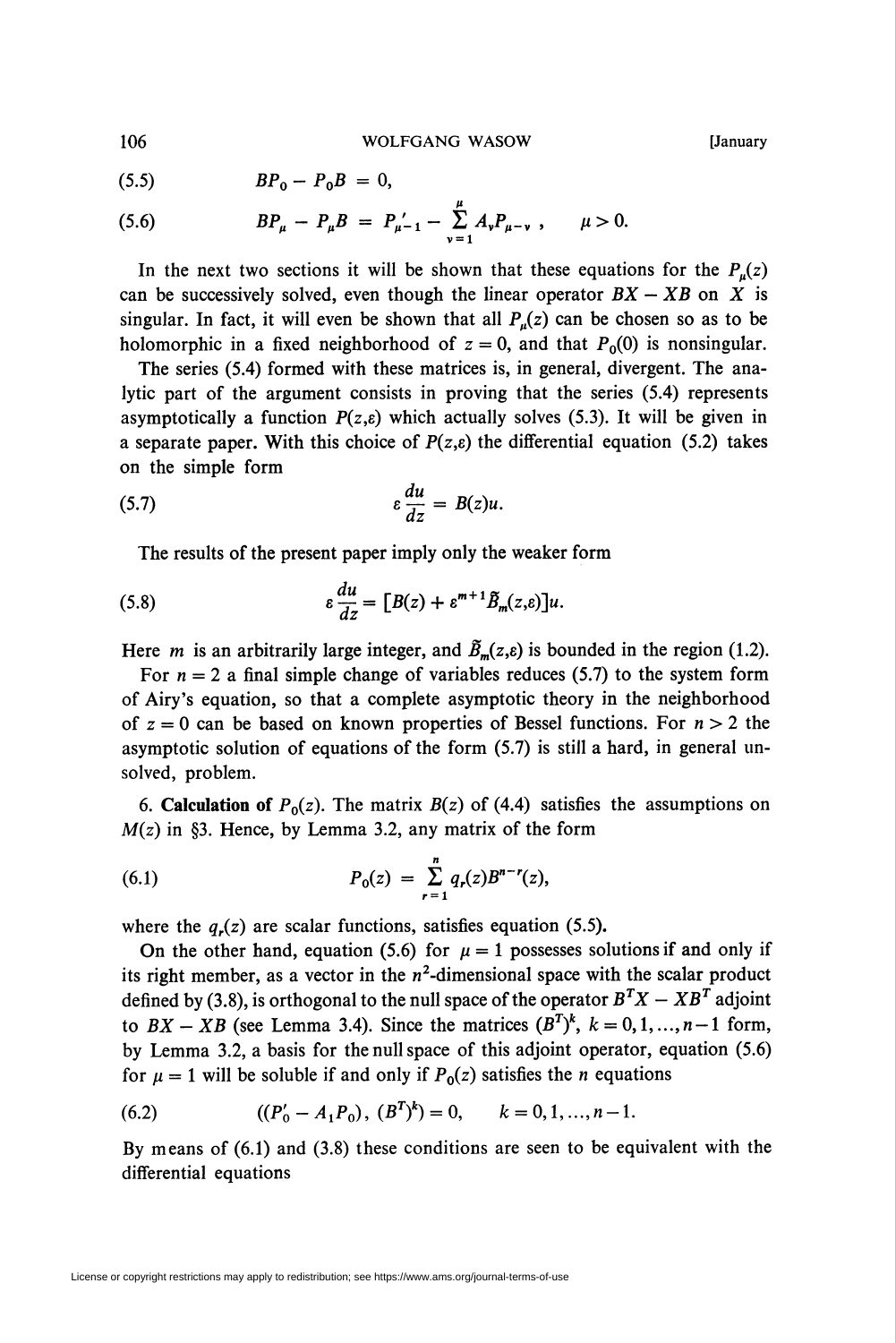(6.3) 
$$
\sum_{r=1}^{n} tr \left\{ B^{n-r+k} q'_r + \left[ (B^{n-r})' B^k - B^{n-r+k} A_1 \right] q_r \right\} = 0
$$

$$
k = 0, 1, ..., n-1
$$

for  $q_r(z)$ ,  $r = 1, 2, ..., n$ . The equations (6.3) can be simplified with the help of the following lemmas.

Lemma 6.1.

$$
\operatorname{tr}(B^{j}(z)) = \begin{cases} n, & j = 0 \\ ja_{j}(0)z + O(z^{2}), & 1 \leq j \leq n \\ O(z^{2}), & j > n. \end{cases}
$$

**Proof.** The case  $j = 0$  is obvious. By (4.4) we can write

$$
(6.4) \t\t\t B(z) = J + zE
$$

where  $J$  was defined in  $(2.6)$  and

(6.5) 
$$
E = \left[ \begin{array}{cccc} 0 & \dots & 0 & 0 \\ \vdots & \vdots & \ddots & \vdots \\ 0 & \dots & 0 & 0 \\ a_n(z) & \dots & a_2(z) & a_1(z) \end{array} \right]
$$

(We recall that  $a_1(z) \equiv 0$ , by (4.2).) Since the trace of a product of matrices is invariant under a cyclic permutation of these matrices, (6.4) implies

(6.6) 
$$
\operatorname{tr}(B^{j}) = j z \operatorname{tr}(J^{j-1} E) + O(z^{2}).
$$

Since  $J^k = 0$  for  $k \ge n$  the statement of the lemma for  $j > n$  follows immediately from (6.6). Furthermore,  $J^{j-1}E$  is the matrix obtained from E by shifting the last row into the  $(j-1)$ st<sub>row</sub> from the bottom and putting zeros everywhere else. The trace of this matrix for  $1 \leq j \leq n$  is  $a_j(z)$ . Insertion of this result into (6.6) completes the proof of the lemma.

Lemma 6.2.

$$
\operatorname{tr}(B^{j}(z)B'(z)) = \begin{cases} a_{j+1}(0) + O(z), & 0 \leq j < n, \\ O(z), & j \geq n. \end{cases}
$$

**Proof.** For  $j = 0$  this follows immediately from (6.4). For  $j > 0$  we find

$$
\operatorname{tr}(B^jB') = \operatorname{tr}(J^jE) + O(z)
$$

from which the result follows by an argument similar to that in the preceding Lemma.

Returning to (6.3) we observe that

(6.6) 
$$
\mathrm{tr}[(B^{n-r})'B^k] = (n-r)\mathrm{tr}(B^{n-r-1+k}B').
$$

1963]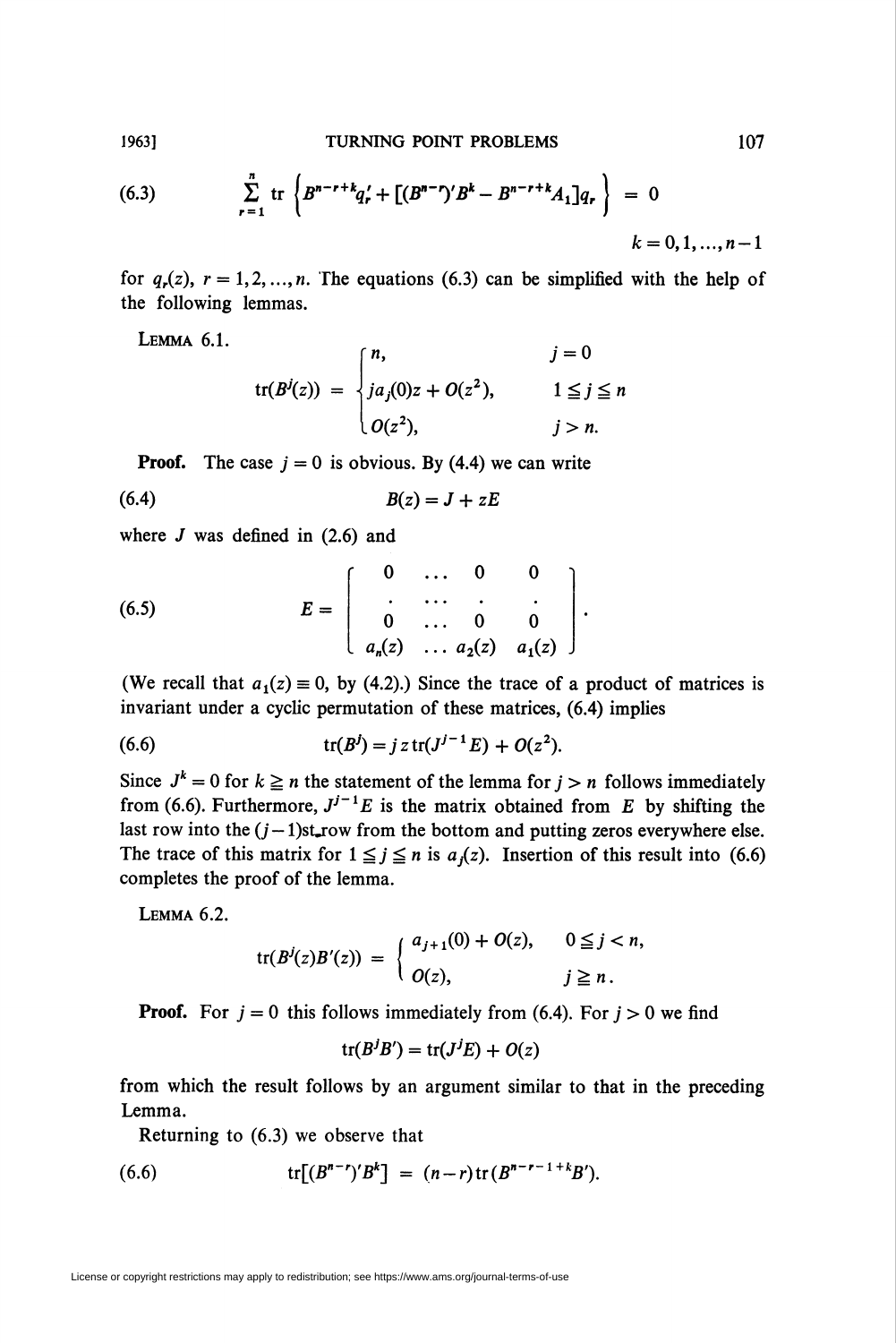We insert (6.6) into (6.3) and apply the Lemmas 6.1 and 6.2 to (6.3). If we set, for abbreviation,  $q = q(z)$  for the vector with the components  $q_r(z)$ ,  $r = 1, 2, ..., n$ , the expressions

$$
\sum_{r=1} \text{ tr } (B^{n-r+k})q'_r, \qquad k = 1, 2, ..., n-1, 0
$$

(in this order!) can be combined into the vector

 $S(z)q'(z)$ ,

where  $S(z)$  is a matrix which, in view of Lemma 6.1, has the form  $S(z) =$ 

$$
\begin{bmatrix}\n na_n(0)z & (n-1)a_{n-1}(0)z & \dots & 2a_2(0) & a_1(0)z \\
 0 & na_n(0)z & \dots & 3a_3(0)z & 2a_2(0)z \\
 \vdots & \vdots & \ddots & \vdots & \vdots \\
 0 & 0 & \dots & na_n(0)a & (n-1)a_{n-1}(0)z \\
 (n-1)a_{n-1}(0)z & (n-2)a_{n-2}(0)z & \dots & a_1(0)z & n\n\end{bmatrix} + O(z^2).
$$

Hence, if  $D(z)$  is the *n*-dimensional diagonal matrix

(6.7) 
$$
D(z) = \text{diag}(1, 1 \dots 1, za_n(0)),
$$

we have, since  $a_n(0) \neq 0$ ,

(6.8) 
$$
D(z)S(z) = zK(I + O(z)),
$$

where  $K$  is the constant, upper triangular matrix

(6.9) 
$$
K = \begin{bmatrix} na_n(0) & (n-1)a_{n-1}(0) & \dots & 2a_2(0) & a_1(0) \\ 0 & na_n(0) & \dots & 3a(0) & 2a_2(0) \\ \vdots & \vdots & \ddots & \vdots & \vdots \\ 0 & 0 & \dots & na_n(0) & (n-1)a_{n-1}(0) \\ 0 & 0 & \dots & 0 & na_n(0) \end{bmatrix}.
$$

Now we write (6.3) in the form

(6.10) 
$$
D(z)S(z)q'(z) = D(z)T(z)q(z),
$$

where the matrix  $T(z)$  has the form

$$
(6.11) \t\t T(z) = T_1(z) + T_2(z)
$$

with

(6.12) 
$$
T_1(z) = -\{\text{tr}[(B^{n-r})'B^k]\}, \quad T_2 = \{\text{tr}(B^{n-r+k}A_1)\}.
$$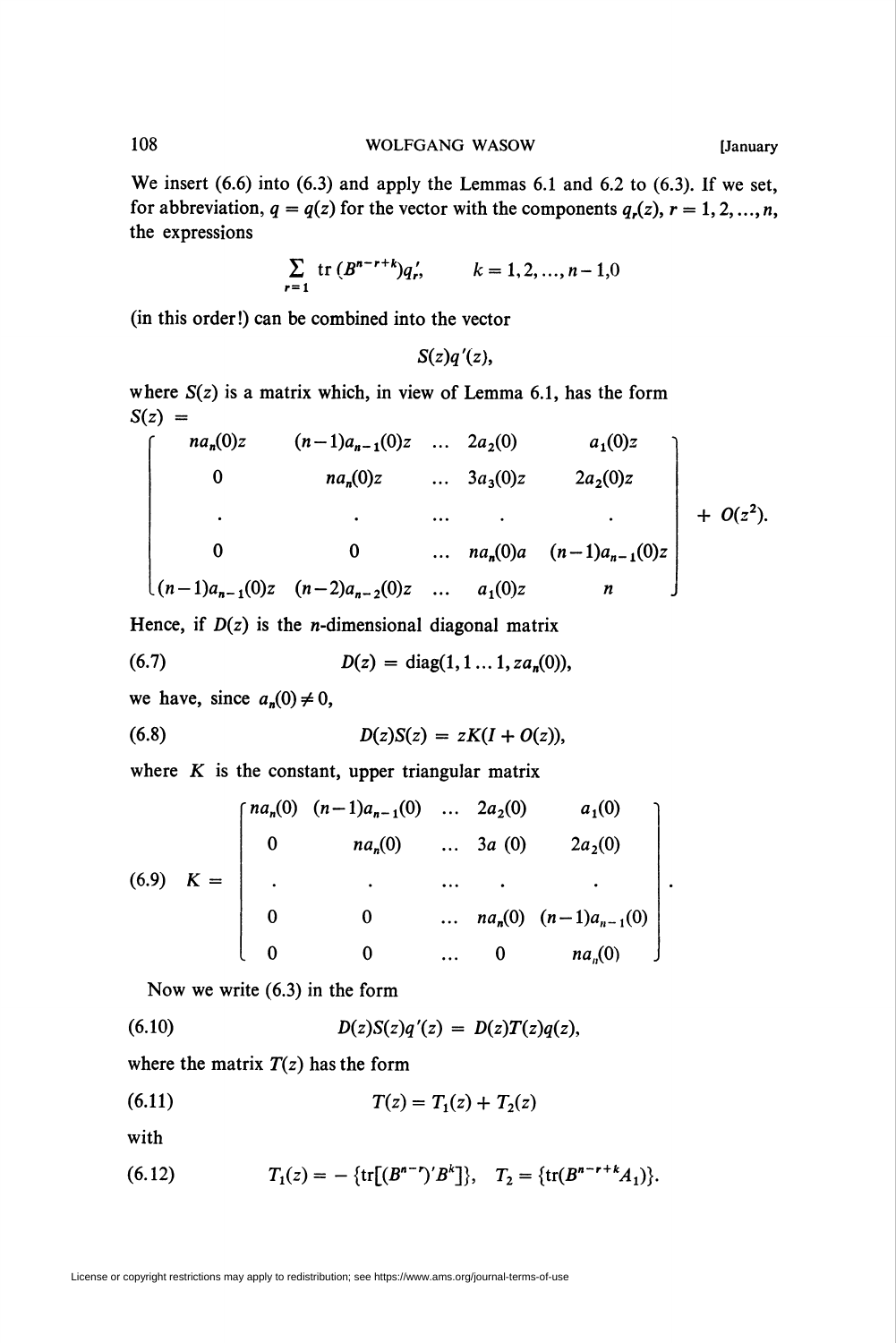In  $(6.12)$  it is understood that k determines the rows and assumes the values  $k = 1, 2, ..., n-1, 0$  (in this order), and that r indicates the columns  $r = 1, 2, ..., n$ . An application of Lemma 6.2 shows that

$$
T_1(z) = -\{(n-r)\text{tr}\left(B^{n-r+k-1}B'\right)\}
$$
\n
$$
(6.13) = -\begin{bmatrix}\n(n-1)a_n(0) & (n-2)a_{n-1}(0) & \dots & a_2(0) & 0 \\
0 & (n-2)a_n(0) & \dots & a_3(0) & 0 \\
\vdots & \vdots & \ddots & \vdots & \ddots & \vdots \\
0 & 0 & \dots & a_n(0) & 0 \\
(n-1a_{n-1}(0) & (n-2)a_{n-2}(0) & \dots & a_1(0) & 0\n\end{bmatrix} + O(z).
$$

Also

(6.14) 
$$
T_2(z) = \{tr(J^{n-r+k}A_1(0))\} + O(z).
$$

All elements with  $n - r + k \geq n$  of the first matrix in the right member of (6.14) are zero. Hence, all elements on and below the main diagonal of this first matrix are zero except possibly those in the last row.

From (6.7), (6.11), (6.13) and (6.14), it follows that

$$
(6.15) \quad D(z)T(z) = \begin{bmatrix} (n-1)a_n(0) & & & & \\ & 0 & (n-2)a_n(0) & & \\ & & 0 & 0 & \\ & & & \ddots & & \\ & & & & \ddots & \\ & & & & & a_n(0) \\ & & & & & 0 & \ddots & \ddots & 0 \end{bmatrix} + O(z).
$$

The elements above the main diagonal are irrelevant and are only indicated by an asterisk.

Now we insert (6.8) and (6.15) into (6.10) and obtain the differential equation for  $q(z)$  in the form

$$
(6.16) \t zq' = H(z)q,
$$

where

$$
H(z) = (I + O(z))K^{-1}D(z)T(z).
$$

By (6.9) and (6.15) the eigenvalues of  $H(0)$  are  $0, 1/n, ..., (n-1)/n$ , and the last row of  $H(0)$  is zero. By means of the theory of regular singular points, we conclude that (6.16) has exactly one linearly independent solution that is holomorphic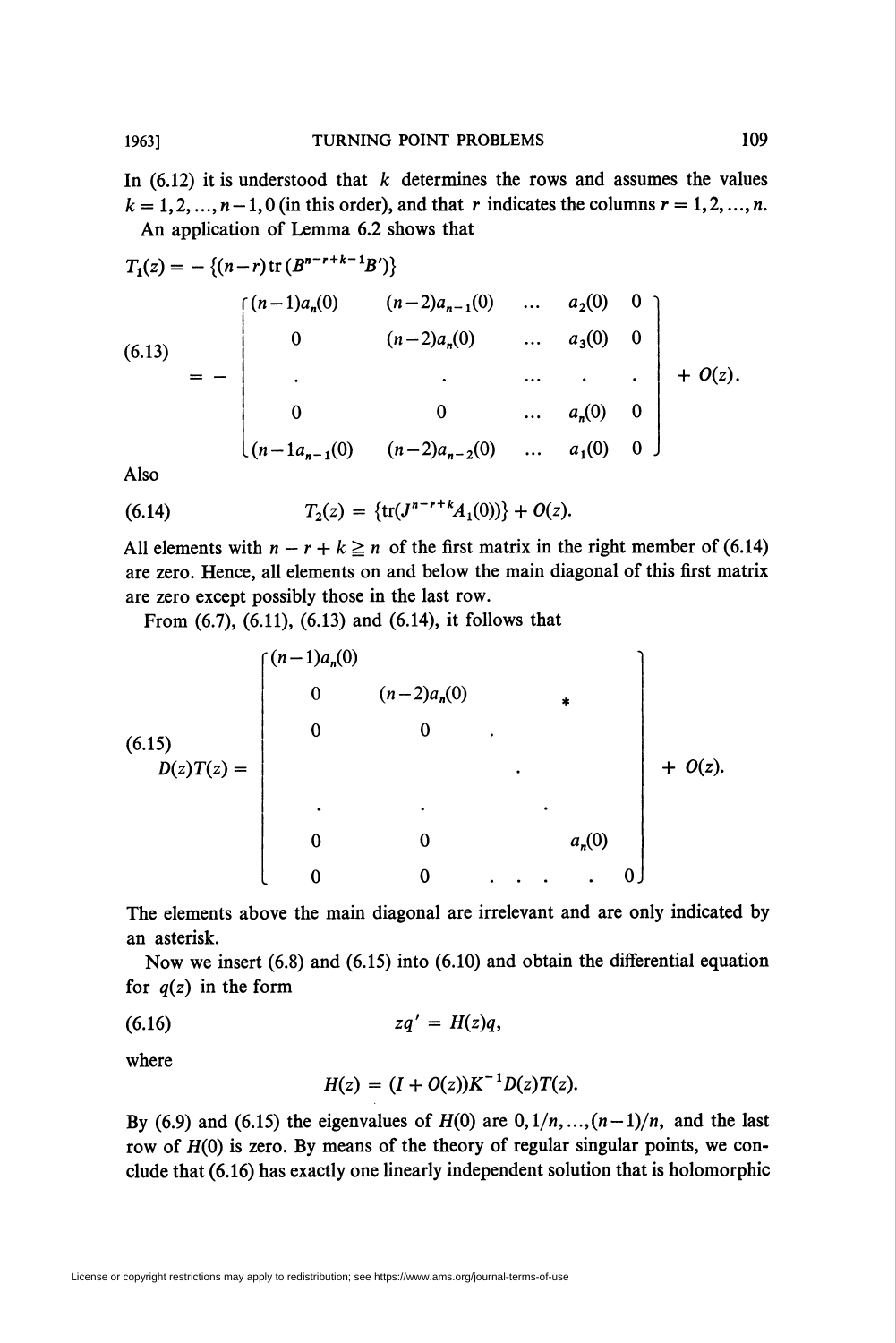at  $z = 0$ . The leading term  $q(0)$  of this solution is determined from the equation  $H(0)q(0) = 0$ . Since the last row of  $H(0)$  is zero,  $q_n(0)$  can be chosen arbitrarily. Let us set  $q_n(0) = 1$ . With this choice of the vector  $q(z)$  the matrix  $P_0(z)$  of (6.1) is holomorphic and nonsingular in a neighborhood of  $z = 0$ , say  $|z| \leq z_1$ .

7. Calculation of  $P_r(z)$ ,  $r>0$ . with the matrix  $P_0(z)$  determined as described in §6, the equation (5.6) with  $\mu = 1$ , i.e.,

$$
(7.1) \t\t\t BP_1 - P_1B = P'_0 - A_1P_0
$$

can be solved for  $P_1$ , in  $|z| \leq z_1$ . By Lemma 3.2 the rank of the operator  $B(z)X - XB(z)$  is constant in a neighborhood of  $z = 0$  and it follows from Lemma 3.3 that (7.1) possesses a particular solution  $\overline{P}_1(z)$  holomorphic in a neighborhood of  $z = 0$  depending on  $B(z)$  only. Let  $z_1$  be chosen so small that  $|z| \leq z_1$ is such a neighborhood. The general solution of (7.1) is then

(7.2) 
$$
P_1(z) = \tilde{P}_1(z) + \sum_{r=1}^{n} B^{-r}(z) q_r(z)
$$

where the functions  $q_r(z)$  are arbitrary. In the interest of economy of notation the letter q has been used again, although these  $q_r(z)$  are in general not the functions so designated in §6.

If the matrices  $P_0(z)$ ,  $P_1(z)$ , ...,  $P_{\mu-2}(z)$  have already been determined so as to be holomorphic in  $|z| \leq z_1$  the equation (5.6) can be written

(7.3) 
$$
BP_{\mu} - P_{\mu}B = P'_{\mu-1} - A_1P_{\mu-1} - F_{\mu},
$$

where

(7.4) 
$$
F_{\mu} = F_{\mu}(z) = \begin{cases} 0, & \mu = 1 \\ \sum_{\nu=2}^{\mu} A_{\nu}(z) P_{\mu-\nu}(z), & \mu > 1 \end{cases}
$$

is a known holomorphic function. As the first step of a proof by induction we determine the  $q_r(z)$  in (7.2) so that the compatibility conditions

(7.5) 
$$
(P'_{\mu-1} - A_1 P_{\mu-1} - F_{\mu}, (B^T)^k) = 0, \quad k = 1, 2, ..., n-1, 0
$$

are satisfied for  $\mu = 2$ . Inserting (7.2) into (7.5) we obtain the conditions

(7.6) 
$$
\sum_{r=1}^{n} tr[B^{n-r+k}q'_{r} + ((B^{n-r})'B^{k} - B^{n-r+k}A_{1})q_{r}] = \phi_{2k}(z),
$$

where

(7.7) 
$$
\phi_{2k}(z) = \text{tr}[(F_2 - \tilde{P}'_1 + A_1\tilde{P}_1)B^k], \qquad k = 1, 2, ..., (n-1), 0,
$$

are *n* known functions holomorphic in  $|z| \leq z_1$ .

Comparison with (6.3) shows that (7.6) is a nonhomogeneous linear system of differential equations whose homogeneous part is the same as for (6.3). Hence,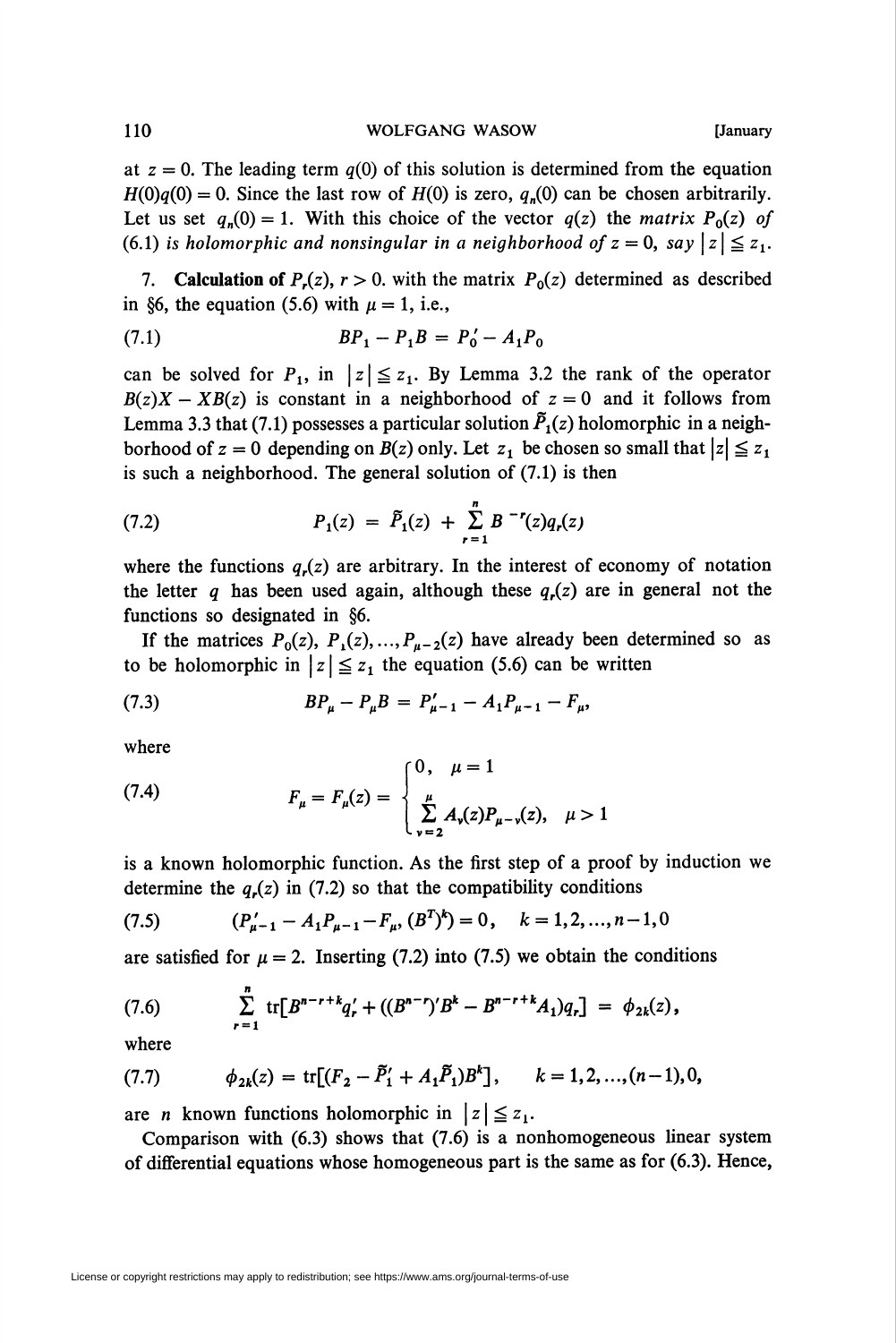in the notation of §6, and with particular reference to (6.16), the condition (7.6) can be written

(7.8) 
$$
zq' = H(z)q + \psi_2(z)
$$

where  $\psi_2(z)$  is a vector function holomorphic in  $|z| \leq z_1$  of the form

(7.9) 
$$
\psi_2(z) = (I + O(z))K^{-1}D(z)\phi_2(z).
$$

Here  $\phi_2(z)$  is the vector with components  $\phi_{2k}(z)$ ,  $k = 1, 2, ..., n-1, 0$ . Now, the last row of  $D(0)$  is zero and  $K^{-1}$  is upper-triangular. Hence, the last component of  $\psi_2(0)$  is zero.

The last mentioned fact enables us to satisfy (7.8) formally by a power series. In fact, set

$$
(7.10) \tq(z) = \sum_{r=0}^{\infty} p_r z^r, \quad \psi_2(z) = \sum_{r=0}^{\infty} \psi_{2r} z^r, \quad H(z) = \sum_{r=0}^{\infty} H_r z^r.
$$

Then insertion into (7.8) and comparison of coefficients leads to the recursion formulas

$$
(7.11) \t\t\t H_0 p_0 + \psi_{20} = 0,
$$

(7.12) 
$$
(H_0 - rI)p_r + \psi_{2r} + \sum_{\mu=1}^r H_{\mu}p_{r-\mu} = 0, \quad r > 0.
$$

The last row of  $H_0$  as well as the last component of  $\psi_{20}$  are zero. Hence (7.11) possesses nontrivial solutions. For  $r > 0$  the matrix  $H_0 - rI$  is nonsingular, because the eigenvalues of  $H_0$  are  $v/n$ ,  $v = 0, 1, ..., n-1$ , as was proved in §6. Therefore the  $p_r$  can be calculated successively from (7.12).

Now it must be shown that the series for  $q(z)$  so obtained converges. This follows from the following lemma.

LEMMA 7.1. Let  $C(z)$  be an n-by-n matrix and  $f(z)$  a vector, both holomorphic for  $|z| < z_1$ . If the vectorial power series

$$
\sum_{r=0}^{\infty} u_r z^r
$$

satisfies the differential equation

$$
(7.14) \t\t\t\t zu' = C(z)u + f(z)
$$

formally, then the series (7.13) converges in  $|z| < z_1$  and represents there a solution of (7.14).

Proof. The Lemma is essentially a corollary of well-known properties of linear systems with a regular singular point, for which we refer to [1, pp. 116-129]. The homogeneous equation possesses a fundamental matrix of the form  $P(z)z^R$ ,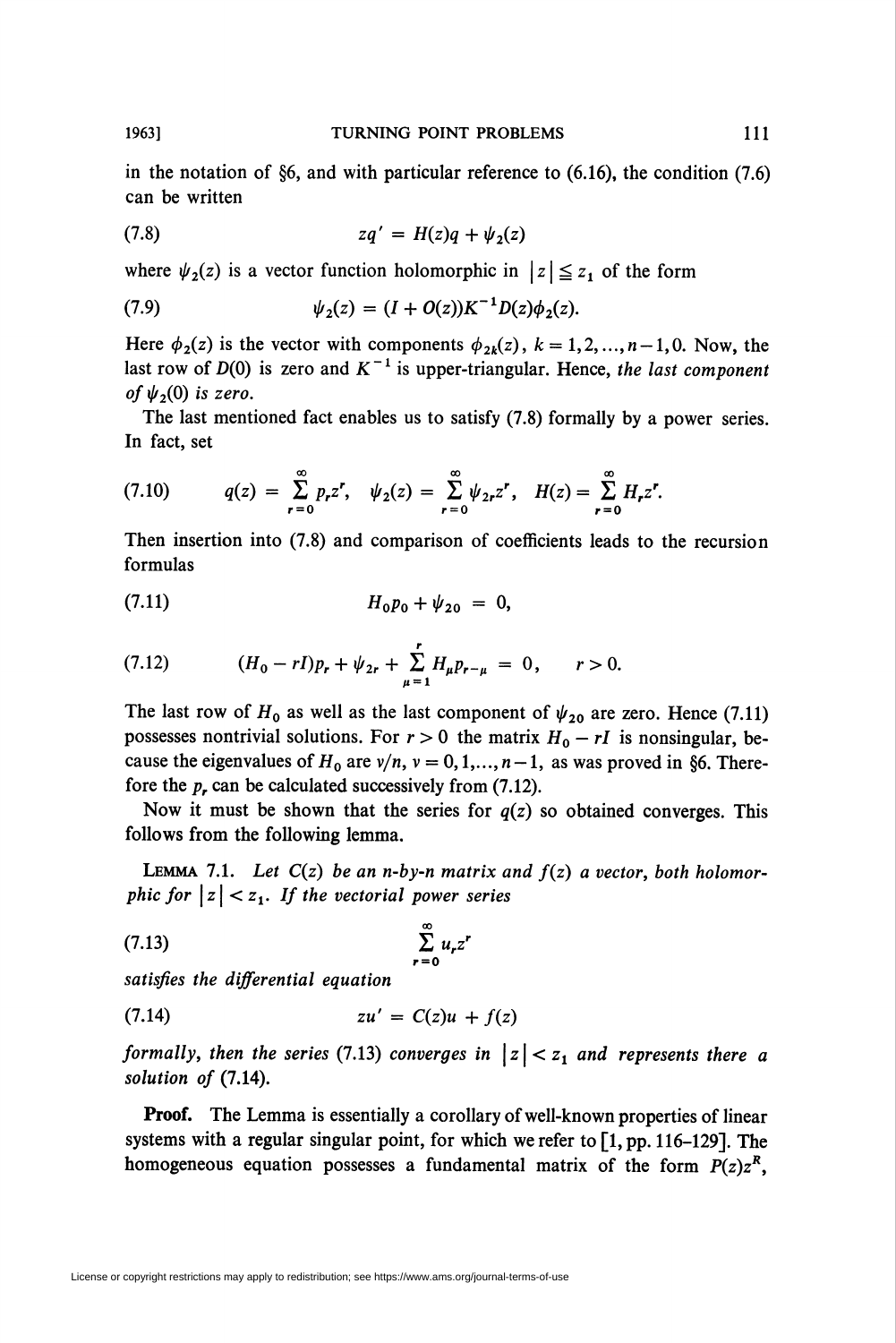where  $P(z)$  is holomorphic and nonsingular in  $|z| < z<sub>1</sub>$  and R is a constant matrix. Hence, all solutions of (7.14) are of the form

(7.15) 
$$
P(z)z^{R}\bigg[c+\int_{\alpha}^{z}t^{-R-1}P^{-1}(t)f(t)dt\bigg],
$$

where  $\alpha$  is an arbitrary complex number with  $0 < |\alpha| < z_1$  and c an arbitrary constant vector. The components of the vector (7.15) can be expanded in convergent "logarithmic sums" (cf. [1, p. 116]). Let  $v(z)$  be a particular vector function of the form (7.15) and denote by  $\hat{v}(z)$  the logarithmic series representing  $v(z)$ . Then termwise subtraction of the series  $\sum_{r=0}^{\infty} u_r z^r$  from the series  $\hat{v}(z)$  yields a formal logarithmic series  $\hat{w}(z)$  that satisfies the homogeneous differential equation in the formal sense. According to [1, p. 117] the series  $\hat{w}(z)$  is convergent and represents a solution  $w(z)$  of the homogeneous equation. It follows that  $v(z) - w(z)$  is a solution of (7.14) with a convergent series expansion which is obtained by subtracting the series  $\hat{w}(z)$  termwise from the series  $\hat{v}(z)$ . But this gives us back the series  $\sum_{r=0}^{\infty} u_r z^r$ . Thus the lemma is proved.

The particular holomorphic solution  $q(z)$  of (7.8), when inserted into (7.2) gives us a solution of (7.3) for  $\mu = 1$  such that (7.3) is soluble for  $\mu = 2$ . The further procedure, by induction, is now quite straightforward, so that only a sketchy description is necessary: Assume that  $P_0, P_1, ..., P_{s-1}$  have been determined as holomorphic functions in  $|z| < z<sub>1</sub>$  so that equations (7.3) are satisfied for  $\mu = 1, 2,...,s-1$  and the compatibility conditions (7.5) for  $\mu = 1, 2, ..., s$ . If  $\tilde{P}_s(z)$  is a particular solution of (7.3) for  $\mu = s$ , holomorphic in  $|z| < z_1$ , the general solution of (7.3) is of the form

$$
P_{s}(z) = \tilde{P}_{s}(z) + \sum_{r=1}^{n} B^{n-r}(z) q_{r}(z)
$$

with arbitrary scalars  $q_r(z)$ . The  $q_r(z)$  can be determined as holomorphic functions so that the compatibility conditions for  $\mu = s + 1$  are satisfied, and the induction is completed.

8. Transformations of the independent variable. Here we shall show that no generality is lost if we assume that

$$
(8.1) \t\t\t a_n(z) \equiv 1.
$$

Consider the differential equation (1.1) with a leading matrix  $A_0(z)$  of the form (4.4). Let  $\omega(z)$ ,  $\alpha(z)$  be scalar functions holomorphic in  $|z| \leq z_1$  such that

$$
(8.2) \qquad \qquad \omega(0) \neq 0, \qquad \alpha(0) = 0, \qquad \alpha'(0) \neq 0,
$$

and perform the transformation

(8.3) 
$$
y = \text{diag}[1, \omega(z), \omega^2(z), ..., \omega^{n-1}(z)]v,
$$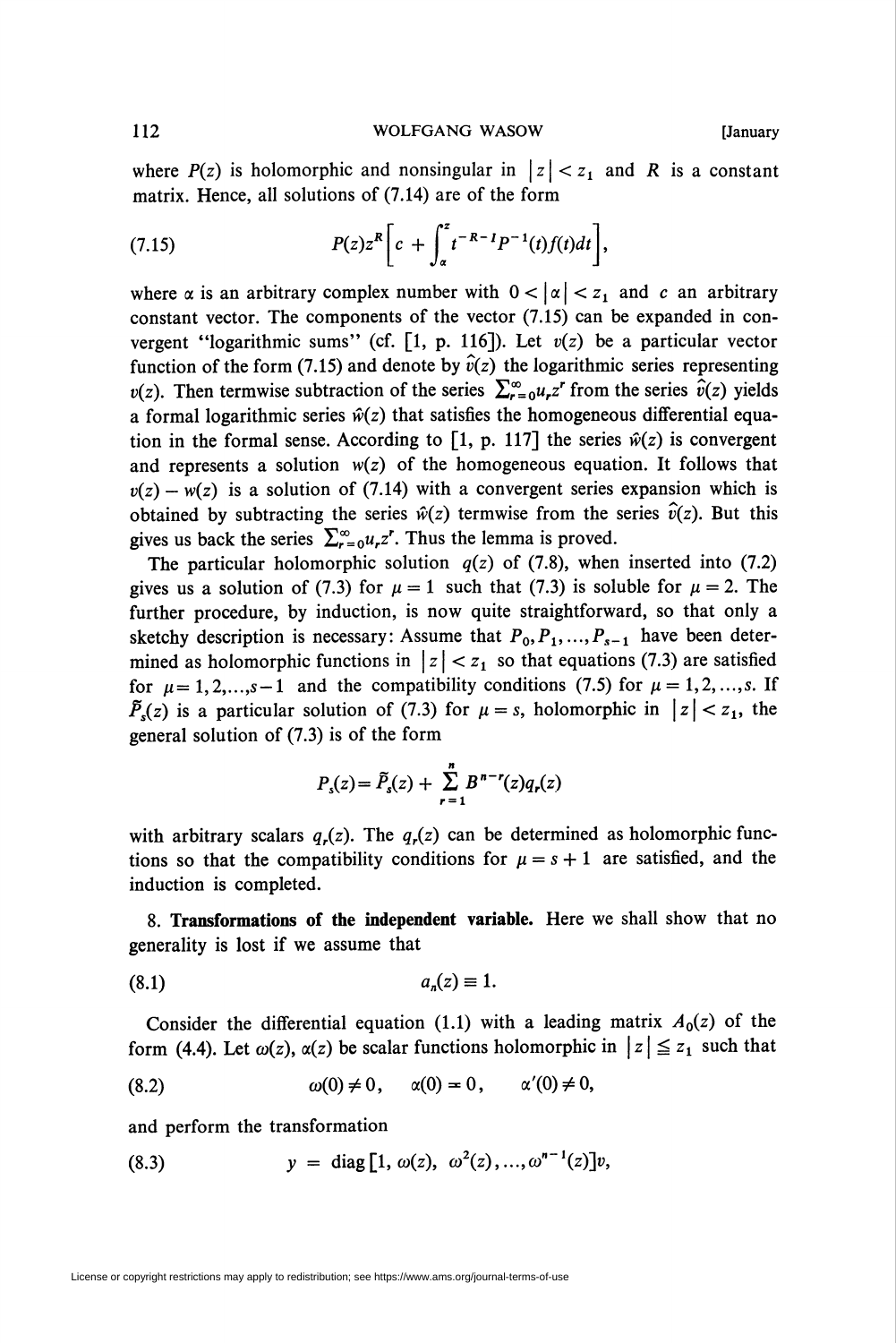$$
(8.4) \t t = \alpha(z).
$$

The resulting differential equation

(8.5) 
$$
\varepsilon \frac{dv}{dt} = C(t, \varepsilon)v
$$

has a coefficient matrix that possesses an asymptotic expansion

(8.6) 
$$
C(t,\varepsilon) \sim \sum_{r=0}^{\infty} C_r(t) \varepsilon^r, \quad \text{as} \quad \varepsilon \to 0.
$$

In particular,

$$
C_0(t) = \frac{dz}{dt} \begin{bmatrix} 0 & \omega(z) & 0 & \dots & 0 \\ 0 & 0 & \omega(z) & \dots & 0 \\ \vdots & \vdots & \ddots & \vdots & \vdots & \vdots \\ 0 & 0 & 0 & \dots & \omega(z) \\ d_n(t) & d_{n-1}(t) & d_{n-2}(t) & \dots & 0 \end{bmatrix}
$$

where

(8.7) 
$$
d_j(t) = \omega^{1-j}(z) z a_j(z), \qquad j = 2, ..., n.
$$

 $\ddot{\phantom{0}}$ 

Hence, if  $\omega(z)$  and  $\alpha(z)$  can be determined so that

(8.8) 
$$
\omega^{1-n}(z) z a_n(z) \frac{dz}{dt} = t
$$

and

$$
\frac{dz}{dt}\omega(z) = 1,
$$

 $C_0(t)$  takes the form

$$
C_0(t) = \begin{bmatrix} 0 & 1 & 0 & \dots & 0 & 0 \\ 0 & 0 & 1 & \dots & 0 & 0 \\ \vdots & \vdots & \vdots & \ddots & \vdots & \vdots & \vdots \\ 0 & 0 & 0 & \dots & 0 & 1 \\ t & t c_{n-1}(t) & t c_{n-2}(t) & \dots & t c_2(t) & 0 \end{bmatrix}
$$

with the  $c_i(t)$  holomorphic at  $t = 0$ . If  $\alpha(z)$  and  $\omega(z)$  satisfy (8.9), formula (8.8) becomes the differential equation

$$
z\,a_n(z)=t\left(\frac{dt}{dz}\right)^n
$$

for the function  $t = \alpha(z)$ . It is seen that

(8.10) 
$$
t = \alpha(z) = \left[\frac{n+1}{n}\int_0^z \left(\xi a_n(\xi)\right)^{1/n} d\xi\right]^{n/(n+1)}
$$

is a particular solution.

Since  $a_n(0) \neq 0$ , the integrand is of the form